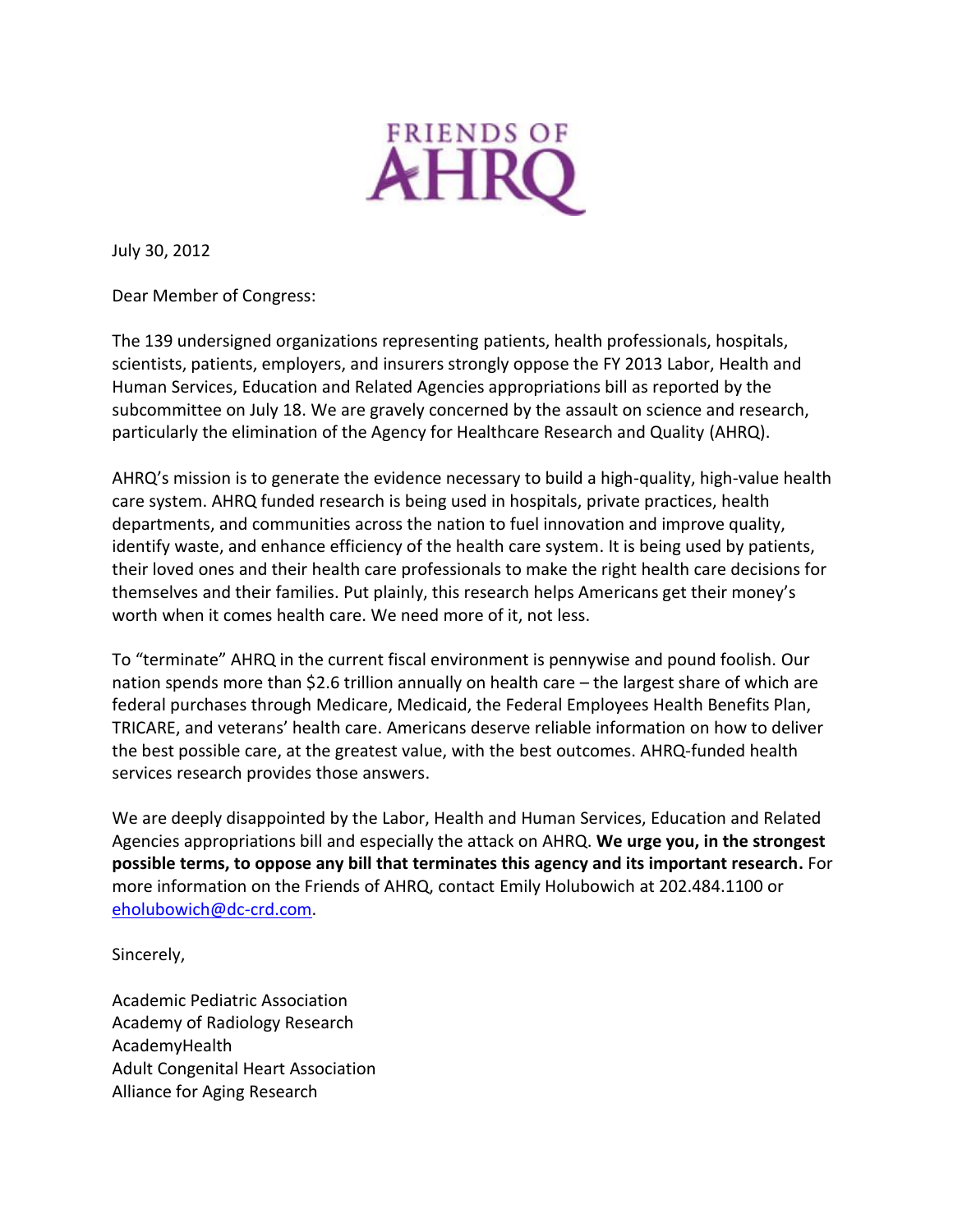American Academy of Allergy, Asthma, and Immunology American Academy of Family Physicians American Academy of Pediatrics American Academy of Physician Assistants American Association for Dental Research American Association for the Study of Liver Diseases American Association of Colleges of Nursing American Association of Colleges of Osteopathic Medicine (AACOM) American Association of Colleges of Pharmacy (AACP) American Association on Health and Disability American Cancer Society Cancer Action Network American College of Cardiology American College of Clinical Pharmacy (ACCP) American College of Occupational and Environmental Medicine American College of Physicians American College of Preventive Medicine American Congress of Obstetricians and Gynecologists (ACOG) American Health Planning Association American Heart Association American Medical Informatics Association (AMIA) American Medical Student Association American Nurses Association American Osteopathic Association American Pediatric Society American Physical Therapy Association (APTA) American Psychiatric Association American Psychological Association American Society for Reproductive Medicine American Society of Hematology American Society of Nephrology American Statistical Association American Thoracic Society Amputee Coalition Aplastic Anemia & MDS International Foundation Arthritis Foundation Associated Medical Schools of New York (AMSNY) Association for Prevention Teaching and Research Association for Professionals in Infection Control and Epidemiology, Inc. (APIC) Association of American Medical Colleges (AAMC) Association of Departments of Family Medicine Association of Family Medicine Residency Directors Association of Maternal Child and Health Programs (AMCHP) Association of Medical School Pediatric Department Chairs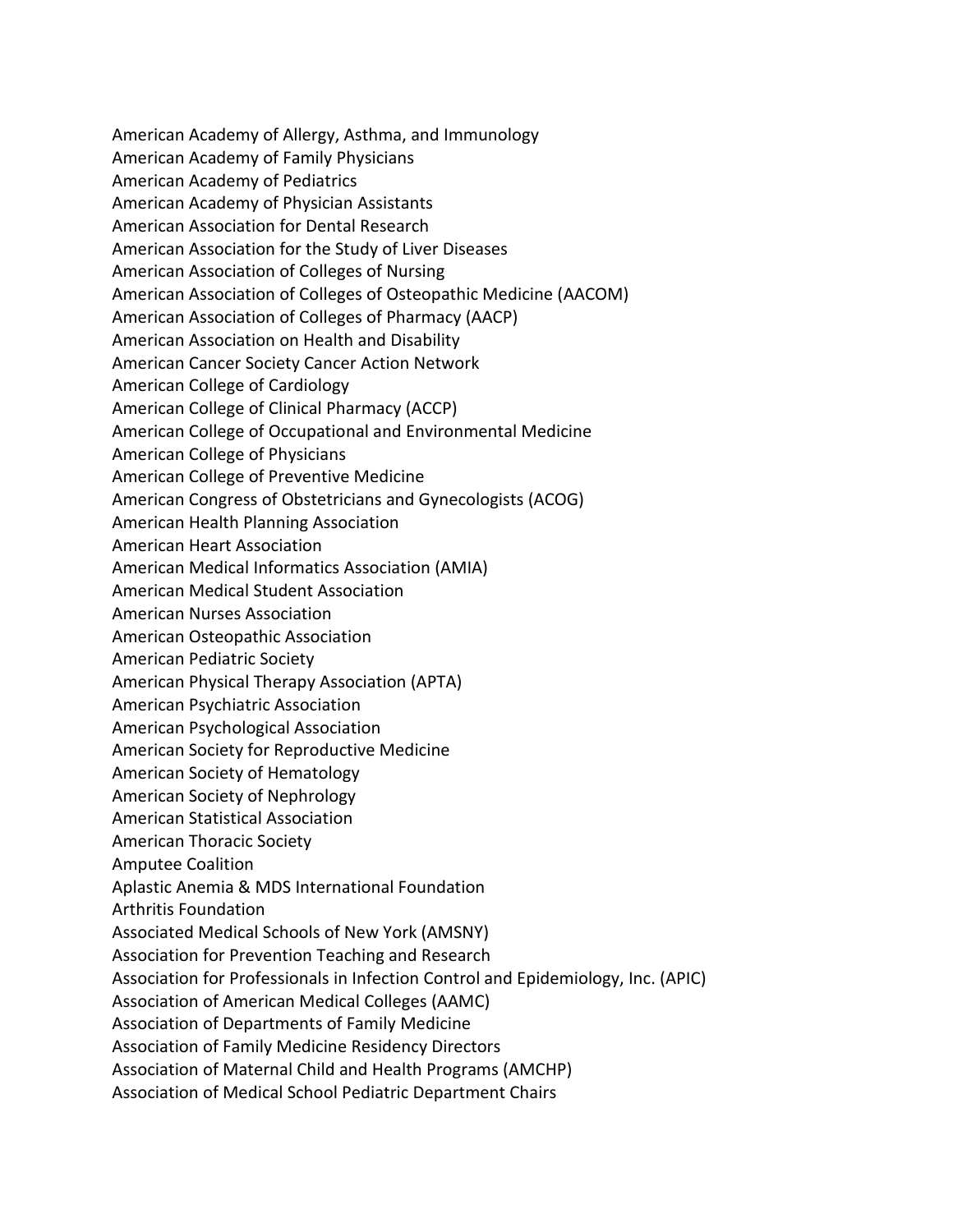Association of Women's Health, Obstetric and Neonatal Nurses Asthma and Allergy Foundation of America Beth Israel Deaconess Medical Center, Boston Brigham and Women's Hospital Campaign for Public Health Foundation Cecil G Sheps Center for Health Services Research Cedars-Sinai Health System Center for Health Policy Research and Ethics, George Mason University Child and Adolescent Health Measurement Initiative Children and Adults with Attention-Deficit/Hyperactivity Disorder (CHADD) Cleveland Clinic Coalition for Health Funding Coalition for Imaging and Bioengineering Research Columbia University Medical Center Conference of Boston Teaching Hospitals Consortium of Social Science Associations (COSSA) Creighton University Center for Health Services Research and Patient Safety (CHRP) Creighton University Center for Oral Health Research CWRU Center for Health Care Research & Policy Duke Translational Medicine Institute Duke University Medical Center High Value Healthcare Collaborative (HVHC) Indiana University Institute for Health, Health Care Policy and Aging Research Institute for Healthcare Improvement (IHI) James M Anderson Center for Health Systems Excellence, Cincinnati Children's Hospital Medical Center Johns Hopkins University Joint Advocacy Coalition of ACRT, APOR, CRF, and SCTS Kaiser Permanente Leonard Davis Institute of Health Economics, University of Pennsylvania March of Dimes Marshfield Clinic Massachusetts General Hospital Mayo Clinic McLean Hospital Medical Group Management Association (MGMA) Mental Health America Michigan State University Montefiore Medical Center and Albert Einstein College of Medicine of Yeshiva University Muskie School of Public Service, University of Southern Maine National Assembly on School-Based Health Care

National Association for Public Health Statistics and Information Systems (NAPHSIS)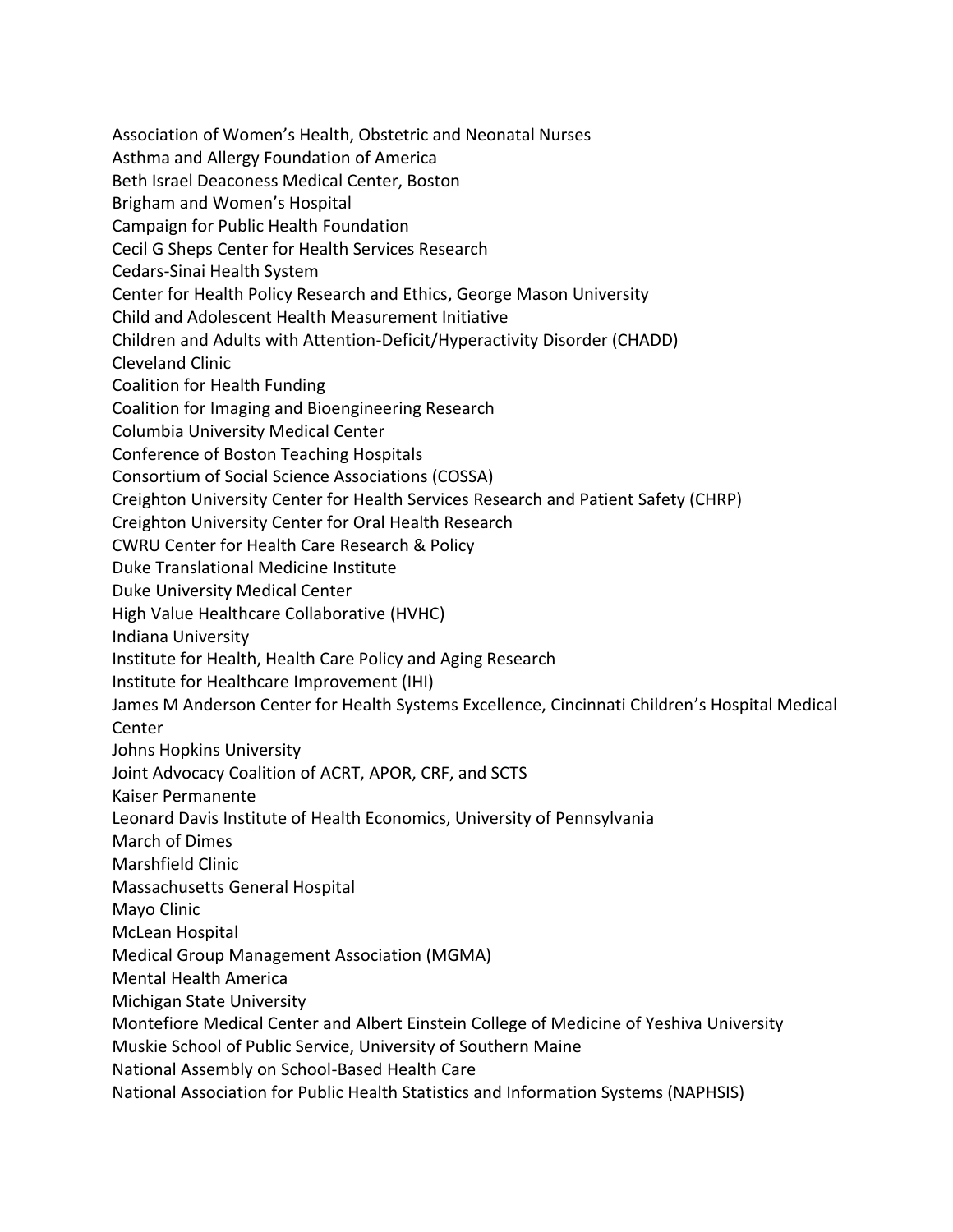National Association of Epilepsy Centers

National Association of Health Data Organizations (NAHDO)

National Association of Public Hospitals and Health Systems (NAPH)

National Association of Social Workers

National Business Group on Health (NBGH)

National Osteoporosis Foundation

National Patient Advocate Foundation

National Physicians Alliance

National Rural Health Association

National Viral Hepatitis Roundtable

North American Primary Care Research Group

Northwestern University

NYU Langone Medical Center

Palo Alto Medical Foundation (PAMF)

Palo Alto Medical Foundation Research Institute (PAMFRI)

Partners HealthCare

Penn Medicine

Penn State University

Research!America

RTI International

RWJF Center for Health Policy at Meharry Medical College

Saint Francis Hospital and Medical Center

Society for Maternal-Fetal Medicine

Society for Medical Decision Making (SMDM)

Society for Pediatric Research

Society for Public Health Education

Society for Women's Health Research

Society of General Internal Medicine (SGIM)

Society of Hospital Medicine

Society of Teachers of Family Medicine

Spaulding Rehabilitation Hospital

Spina Bifida Association

Stony Brook University Medicine

The AIDS Institute

The Lupus Foundation of America

The Regenstrief Institute

The Schneider Institutes for HealthCare Policy

Tuberous Sclerosis Alliance

UCLA Division of General Internal Medicine and Health Services Research

UCLA Fielding School of Public Health

University of Illinois Chicago College of Medicine

University of Massachusetts Medical School

University of Minnesota